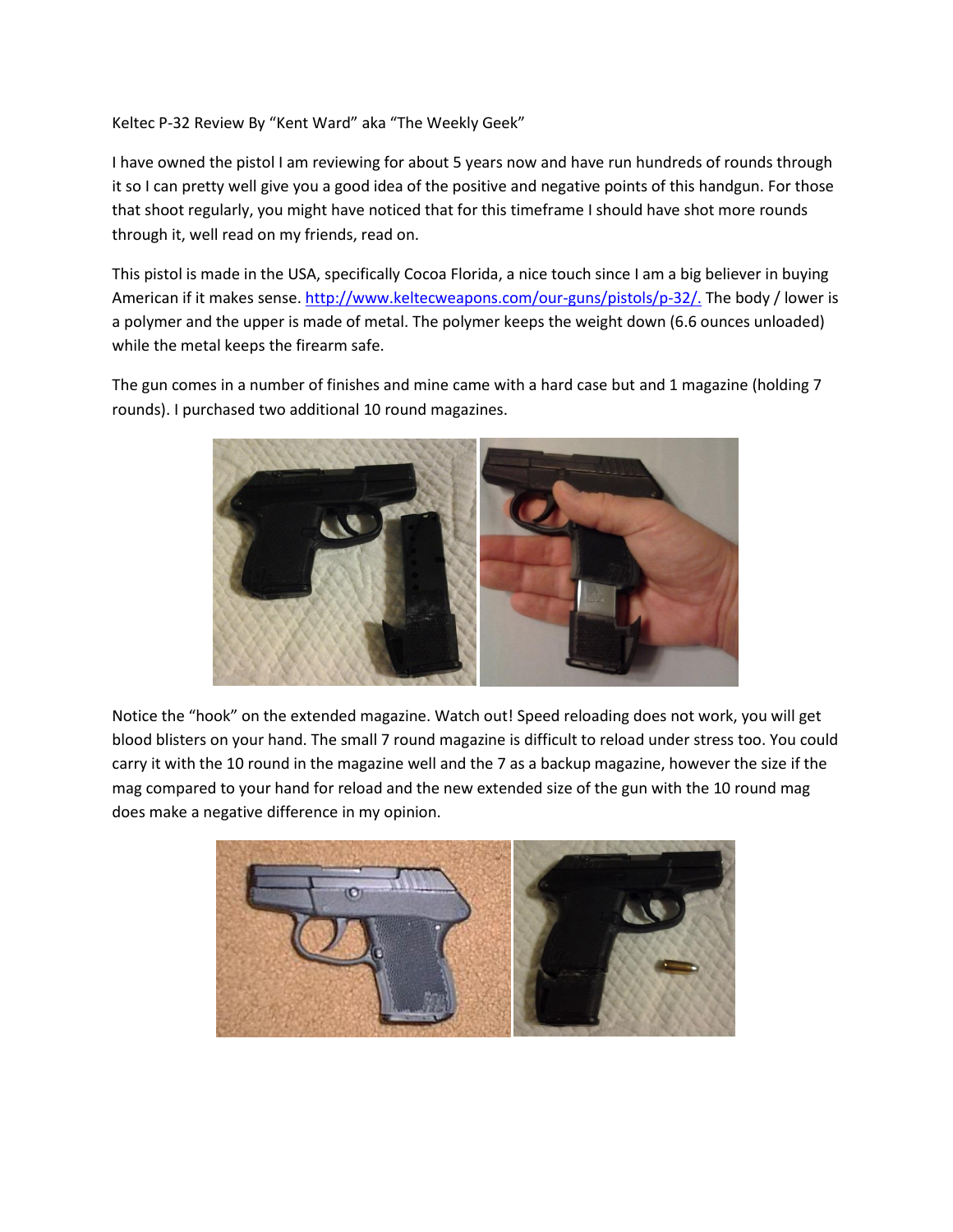Keltec makes a number of different firearms, some popular, some not so. All-in-all, I have heard and read very few negative reviews about the quality of their weapons.  $1<sup>st</sup>$  generations tend to have bugs in them, however, the factory always seems willing to repair or replace them as needed.

It was not my first 32 caliber firearm, I used to own a Beretta 32 with the tip up barrel. It shot 8 inches off at 7 yards. Needless to say, I don't own that firearm anymore.

Let me start off by saying, the Keltec P-32 is not a good primary gun. The sights suck for anything beyond the body alignment shooting method. They are nothing more than a notch in the rear and a bump out font, an exaggeration? I think not.



I don't recommend using at more than 7 yards and if you are using it as a primary defensive weapon, you will need more accuracy. By the time you add up the small sites, the long trigger pull and the diminutive size, the Keltec P-32 just is not going to be an accurate weapon under stress.

The trigger pull on the Keltec is long, and so is the reset (where you release the trigger after a shot in order to "reset" it for a follow-up shot). This is an issue for me since this weapon is my backup gun (BUG). My primary CCW handgun has a short trigger pull and reset (Glock). In training, under selfinduced stress, I never get the  $2^{nd}$  shot off with the Keltec. This is because I do not reset the trigger fully. I believe this is because I am used to the Glock trigger. When I use another Glock as my BUG, I don't have this issue.

32 ammo isn't cheap! Even before our current President was elected the  $1<sup>st</sup>$  time, 32 auto ammo (there are many different types of 32 ammo, know what you own before you buy) cost more than 9mm. Add in the 2<sup>nd</sup> election and government induced hysteria over the Connecticut shootings in December and the 32 caliber round just is not an inexpensive round to shoot.

With that said, this weapon fired all types of rounds I ever fed through it, not one malfunction. I have fired everything from several brands of full metal jacket (FMJ) to Winchester Silvertip Hollow Point (my favorite 32 auto round) and Fiocchi JHP – a partially lead hollow core bullet.

The Keltec P-32 is defiantly able to be a pocket gun, it is small, light, extremely easy to conceal. Please do not confuse pocket gun with a gun just dropped into a pocket unprotected. I recommend a covering or holster. There is a belt clip that can be used if you clip the firearm on your waistband. It works since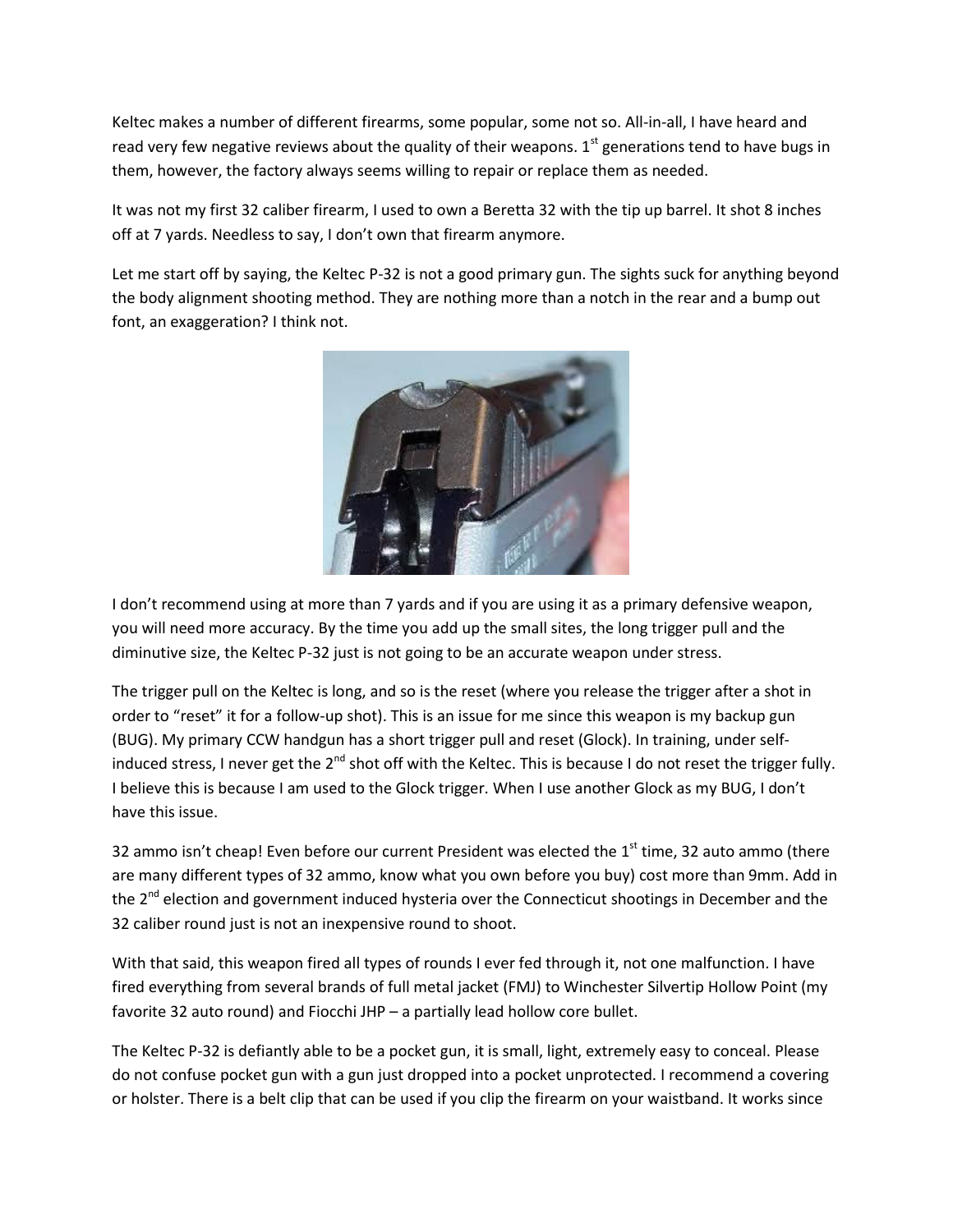the trigger pull is so long making a negligent discharge very improbable. I have carried in an ankle holster (see review), in a Small of Back (SOB) holster (review coming), in my pocket, and on my waist with the clip.



That is a BlackHawk! size 2 pocket holster, the strip is textured leather(?) that is supposed to grip in your pocket so when you draw the firearm the holster stays and only the gun comes out. It does not work for me. I have tried dress pants, cargo pants and jeans. It does keep stuff out of the trigger guard area.



Here the pistol fits nice and snug in a Thompson Gun Leather SOB holster. The belt loops on this holster are extremely tight on a standard 2 inch gun belt.